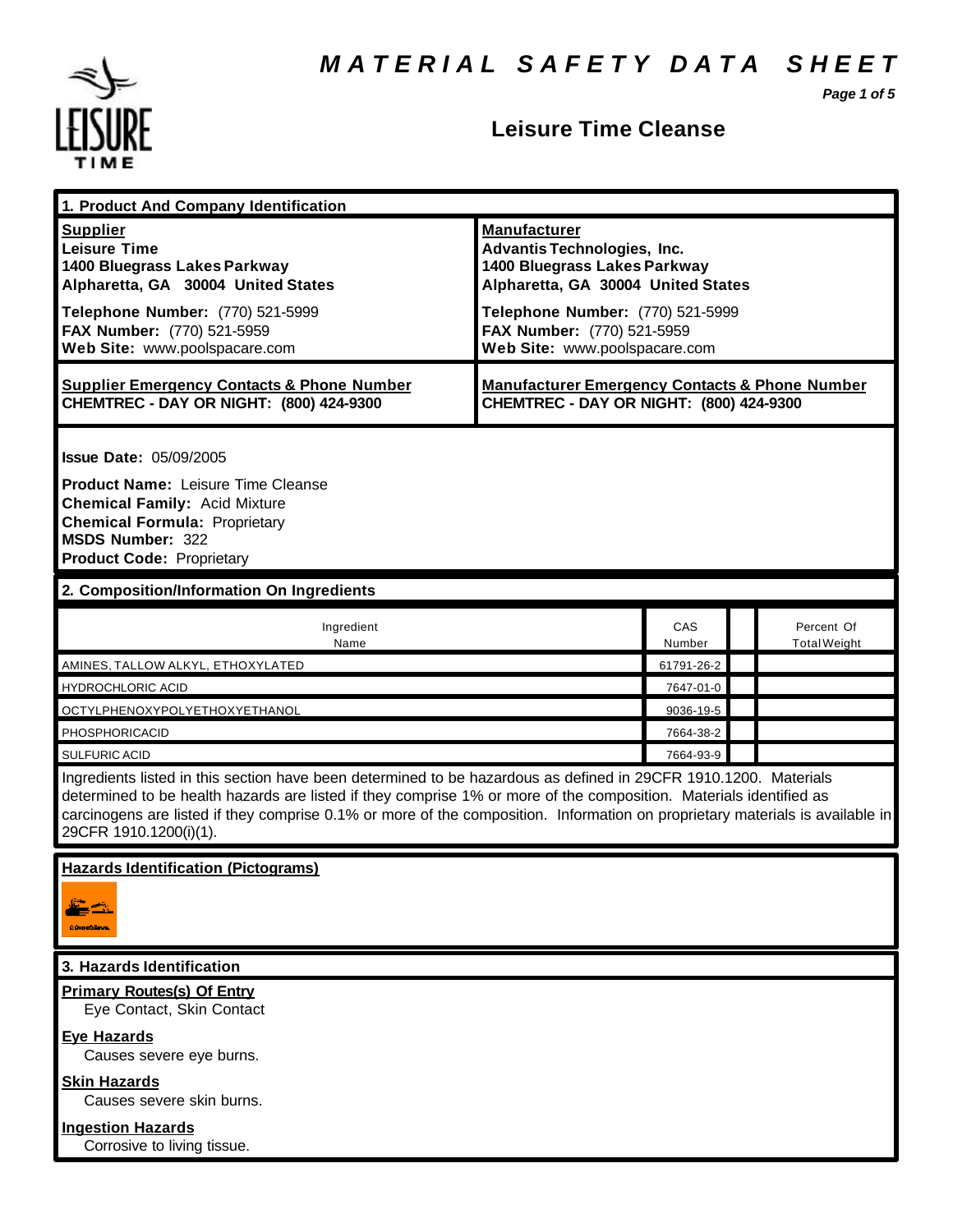# *M A T E R I A L S A F E T Y D A T A S H E E T Page 2 of 5*

# **Leisure Time Cleanse**

# **3. Hazards Identification - Continued**

#### **Inhalation Hazards**

May cause severe allergic respiratory reaction.

# **Signs And Symptoms**

Irritation of Eyes, Skin and Respiratory Passages

# **First Aid (Pictograms)**



# **4. First Aid Measures**

#### **Eye**

In case of contact, hold eyelids apart and immediately flush eyes with plenty of water for at least 15 minutes.Call a physician or a poison control center immediately.

#### **Skin**

Rinse the affected area with tepid water for at least 15 minutes.Get medical attention immediately if irritation (redness, rash, blistering) develops and persists.

#### **Ingestion**

DO NOT INDUCE VOMITING. Drink large amounts of water. Contact a physician or poison control.

#### **Inhalation**

If inhaled, remove to fresh air. If breathing is difficult, give oxygen. Call a physician or a poison control center immediately.

### **Fire Fighting (Pictograms)**



### **5. Fire Fighting Measures**

**Flash Point:** N/A °F

### **Extinguishing Media**

Use the appropriate extinguishing media for the surrounding fire.

### **Fire Fighting Instructions**

Water can be used to cool and protect exposed material. Firefighters should wear self-contained breathing apparatus and full protective gear.

# **6. Accidental Release Measures**

Neutralize spill area with soda ash or lime. Flood with water. Use appropriate containers to avoid environmental contamination. Use appropriate personal protective equipment (PPE).

### **7. Handling And Storage**

### **Handling And Storage Precautions**

Keep out of reach of children. Do not store with alkalis.

# **Handling Precautions**

Avoid contact with eyes. Avoid contact with skin and clothing. Wash thoroughly after handling.

# **Storage Precautions**

Avoid contact with Alkalis, Amines, and Metals. Keep out of reach of children.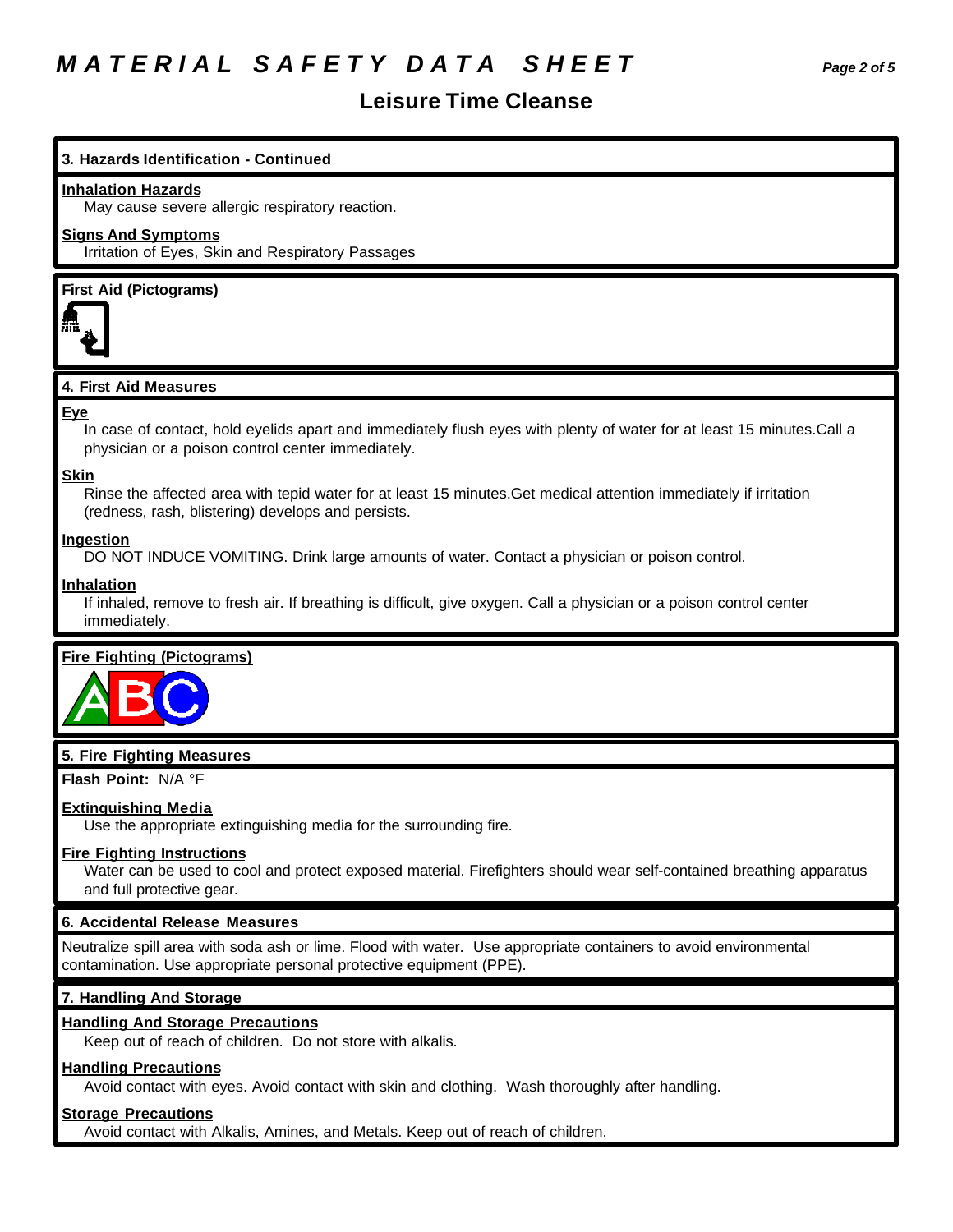# *M A T E R I A L S A F E T Y D A T A S H E E T Page 3 of 5*

# **Leisure Time Cleanse**

# **7. Handling And Storage - Continued**

#### **Work/Hygienic Practices**

Use safe chemical handling procedures suitable for the hazards presended by this material.

## **Protective Clothing (Pictograms)**



## **8. Exposure Controls/Personal Protection**

### **Engineering Controls**

Local exhaust acceptable. Special exhaust not required

### **Eye/Face Protection**

Safety glasses with side shields or goggles recommended.

#### **Skin Protection**

Chemical-resistant gloves.

# **Respiratory Protection**

None normally required.

#### **Ingredient(s) - Exposure Limits**

HYDROCHLORIC ACID ACGIH TLV-CEILING 5 ppm OSHA PEL-CEILING 5 ppm PHOSPHORIC ACID ACGIH TLV-STEL 3 mg/m3 ACGIH TLV-TWA 1 mg/m3 OSHA PEL-TWA 1 mg/m3 SULFURIC ACID ACGIH TLV-STEL 3 mg/m3 ACGIH TLV-TWA 1 mg/m3 OSHA PEL-TWA 1 mg/m3

# **9. Physical And Chemical Properties**

#### **Appearance**

amber, viscous liquid

# **Odor**

Mild

**Chemical Type:** Mixture **Physical State:** Liquid **Melting Point:** n/a °F **Boiling Point:** 212 °F **Specific Gravity:** 1.1-1.2 **Percent Volitales:** NOT DETERMINED **Packing Density:** NOT DETERMINED **Vapor Pressure:** NOT DETERMINED **Vapor Density:** >1 **pH Factor:** 0-2 **Solubility:** Soluble in Water **Viscosity:** NOT DETERMINED **Evaporation Rate:** <1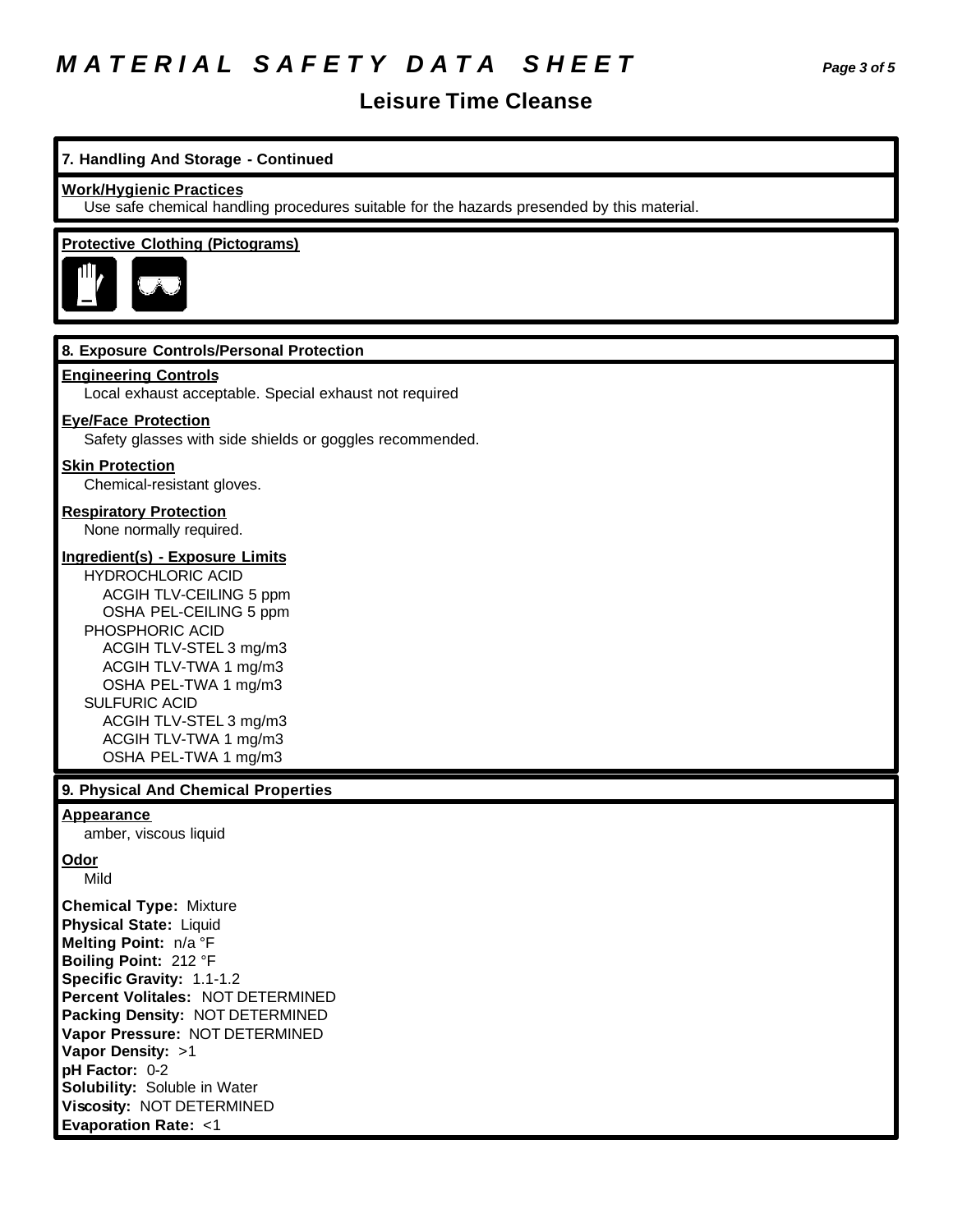# *M A T E R I A L S A F E T Y D A T A S H E E T Page 4 of 5*

# **Leisure Time Cleanse**

| 10. Stability And Reactivity                                                                                                                                                                                                                                                   |
|--------------------------------------------------------------------------------------------------------------------------------------------------------------------------------------------------------------------------------------------------------------------------------|
| <b>Stability: Stable</b><br>Hazardous Polymerization: Will not occur                                                                                                                                                                                                           |
| <b>Conditions To Avoid (Stability)</b><br>Avoid contact with strong Amines, Alkalis, and Metals. Heat can cause hydrogen chloride.                                                                                                                                             |
| <b>Incompatible Materials</b><br>Alkalis, Amines and Metals                                                                                                                                                                                                                    |
| <b>Hazardous Decomposition Products</b><br>Hydrogen Chloride                                                                                                                                                                                                                   |
| 11. Toxicological Information                                                                                                                                                                                                                                                  |
| Ingredient(s) - Carginogenicity<br><b>SULFURIC ACID</b><br>NTP - Listed On The National Toxicology Program<br>Listed In The IARC Monographs                                                                                                                                    |
| 12. Ecological Information                                                                                                                                                                                                                                                     |
| No Data Available                                                                                                                                                                                                                                                              |
| 13. Disposal Considerations                                                                                                                                                                                                                                                    |
| Refer to applicable federal, state, and local regulations prior to disposition of container and residual contents.                                                                                                                                                             |
| 14. Transport Information                                                                                                                                                                                                                                                      |
| <b>Proper Shipping Name</b><br>Corrosive, Liquid, Acidic, Inorganic, N.O.S. (Hydrochloric and Sulfuric Acids)                                                                                                                                                                  |
| <b>Hazard Class</b><br>8, PGII (<1L Consumer Commodity ORM-D)                                                                                                                                                                                                                  |
| <b>DOT Identification Number</b><br><b>UN3264</b>                                                                                                                                                                                                                              |
| <b>DOT (Pictograms)</b>                                                                                                                                                                                                                                                        |
| $\checkmark$                                                                                                                                                                                                                                                                   |
| 15. Regulatory Information                                                                                                                                                                                                                                                     |
| <b>SARA Title III - Section 313 Supplier Notification</b><br>This product contains the following toxic chemicals that are subject to the reporting requirements of section 313 of<br>the Emergency Planning and Community Right-To-Know Act (EPCRA) of 1986 and of 40 CFR 372. |
| HYDROCHLORIC ACID (7647-01-0)<br>%<br><b>SULFURIC ACID (7664-93-9)</b><br>%                                                                                                                                                                                                    |
|                                                                                                                                                                                                                                                                                |
| This information must be included on all MSDSs that are copied and distributed for this material.                                                                                                                                                                              |

HYDROCHLORIC ACID SARA Title III - Section 313 Form "R"/TRI Reportable Chemical SULFURIC ACID SARA Title III - EPA Part 355 Extremely Hazardous Substance SARA Title III - Section 313 Form "R"/TRI Reportable Chemical